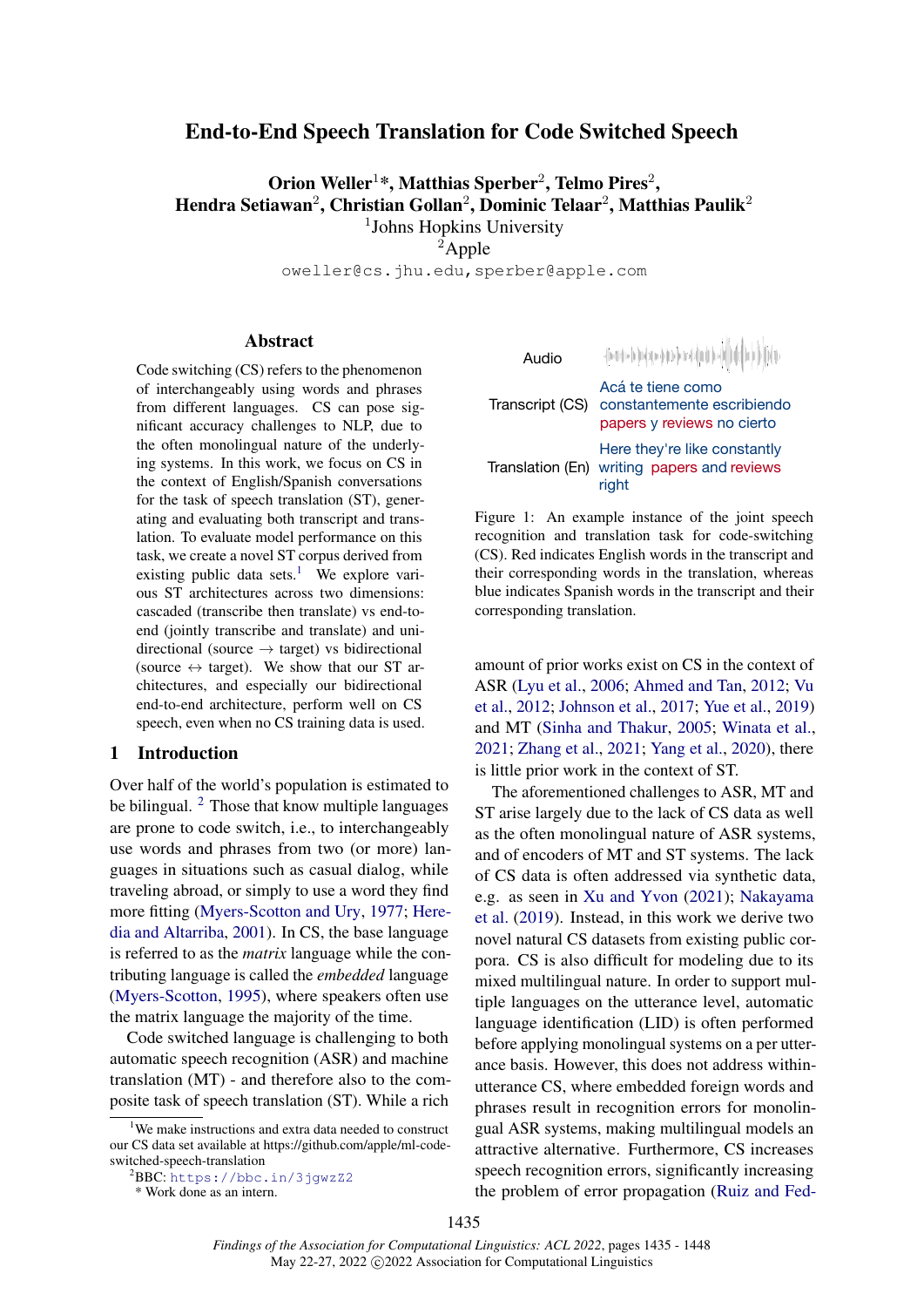[erico,](#page-9-5) [2014\)](#page-9-5) in cascaded ST systems, where MT is then performed on the erroneous ASR output. Thus, multilingual end-to-end (E2E) ST systems may be especially appropriate to tackle CS speech.

As both the transcript and translation are important in many CS ST use cases, we focus on the joint transcription and translation ST setting [\(Anas](#page-8-3)[tasopoulos and Chiang,](#page-8-3) [2018;](#page-8-3) [Weller et al.,](#page-10-6) [2021\)](#page-10-6), extending it to CS data. We follow the methodology of these previous works and focus on the triangle E2E ST model to jointly generate both a transcript of the CS utterance and a translation of that utterance into text containing only one language (c.f. Figure [1](#page-0-2) for an illustration). We perform a comparison along two axes: (1) comparing this E2E model to the standard cascaded ST systems, and (2) exploring the difference between bilingual systems and primarily monolingual systems gated by utterance-level LID. Following recent work that has shown the effectiveness of pre-trained models for  $ST$  [\(Li et al.,](#page-9-6) [2020;](#page-9-6) Gállego et al., [2021\)](#page-8-4), we use Wav2Vec 2.0 [\(Baevski et al.,](#page-8-5) [2020\)](#page-8-5) as our encoder model and the multilingual mBART 50-50 [\(Tang](#page-10-7) [et al.,](#page-10-7) [2020\)](#page-10-7) as our decoder model.

We also make several modeling contributions in order to use these pre-trained models for joint transcription and translation. For the E2E ST model, we extend [Li et al.](#page-9-6) [\(2020\)](#page-9-6) to adapt the mBART decoder to jointly produce both transcription and translation. Furthermore, we introduce a triangle E2E ST model with a shared bilingual decoder and show that this improves transcription and translation accuracy. Our model analysis shows a surprising amount of robustness to CS speech, with the amount (or proportion) of CS words in a sentence not affecting model accuracy. Overall, we observe strong accuracy scores (WER, BLEU) on the CS task, both without CS training data and in the low-resource setting. We believe this opens the door to new and exciting progress in this area.

# 2 Related Work

Code-switching in NLP has seen a rise of interest in recent years, including a dedicated workshop starting in 2014 [\(Diab et al.,](#page-8-6) [2014\)](#page-8-6) and still ongoing [\(Solorio et al.,](#page-9-7) [2021\)](#page-9-7). CS in machine transla-tion also has a long history (Le Féal, [1990;](#page-9-8) [Climent](#page-8-7) [et al.,](#page-8-7) [2003;](#page-8-7) [Sinha and Thakur,](#page-9-3) [2005;](#page-9-3) [Johnson et al.,](#page-8-2) [2017;](#page-8-2) [Elmadany et al.,](#page-8-8) [2021;](#page-8-8) [Xu and Yvon,](#page-10-5) [2021\)](#page-10-5),

but has seen a rise of interest with the advent of large multilingual models such as mBART [\(Liu](#page-9-9) [et al.,](#page-9-9) [2020\)](#page-9-9) or mT5 [\(Xue et al.,](#page-10-8) [2020;](#page-10-8) [Gautam](#page-8-9) [et al.,](#page-8-9) [2021;](#page-8-9) [Jawahar et al.,](#page-8-10) [2021\)](#page-8-10). Due to the lack of available CS data and the ease of single-word translation, most of these recent related MT works have synthetically created CS data for either training or testing by translating one or more of the words in a sentence [\(Song et al.,](#page-10-9) [2019;](#page-10-9) [Nakayama et al.,](#page-9-4) [2019;](#page-9-4) [Xu and Yvon,](#page-10-5) [2021;](#page-10-5) [Yang et al.,](#page-10-4) [2020\)](#page-10-4). We differ from those works by using naturally occurring CS data (Section [3\)](#page-2-0) which models the real-world CS distribution rather than arbitrary language mixing.

For spoken input, as present in ASR and ST, synthetically creating realistic CS data is more challenging than it is for MT. However, dedicated ASR corpora that contain natural CS exist, including the Bangor Miami [\(Deuchar et al.,](#page-8-11) [2014\)](#page-8-11), SEAME [\(Zeng et al.,](#page-10-10) [2018\)](#page-10-10), and the recent largescale ASRU 2019 task [\(Shi et al.,](#page-9-10) [2020\)](#page-9-10). These corpora generally do not contain translations of the ASR annotations, since they were designed for the ASR task only. However, there exist two exceptions, which we leverage to derive our ST CS data set, described in Section [3.](#page-2-0)

There also exists a wide range of prior modeling work on CS in ASR models, for a variety of strategies [\(Lyu et al.,](#page-9-2) [2006;](#page-9-2) [Ahmed and Tan,](#page-8-1) [2012;](#page-8-1) [Seki et al.,](#page-9-11) [2018;](#page-9-11) [Luo et al.,](#page-9-12) [2018;](#page-9-12) [Lu et al.,](#page-9-13) [2020;](#page-9-13) [Du et al.,](#page-8-12) [2021;](#page-8-12) [Zhang et al.,](#page-10-3) [2021\)](#page-10-3). However, the recently introduced large multilingual models for speech, such as Wav2Vec, Wav2Vec 2.0, [Schneider](#page-9-14) [et al.](#page-9-14) [\(2019\)](#page-9-14); [Baevski et al.](#page-8-5) [\(2020\)](#page-8-5) and HuBERT [\(Hsu et al.,](#page-8-13) [2021\)](#page-8-13), are still underexplored with regards to their CS performance.

Handling mixed languages also requires understanding what languages are being spoken. Systems that support mixed language input therefore require some form of automatic LID – either as an explicit component on the utterance [\(Mabokela](#page-9-15) [et al.,](#page-9-15) [2014;](#page-9-15) [Xu and Yvon,](#page-10-5) [2021\)](#page-10-5) or word-level [\(Lyu and Lyu,](#page-9-16) [2008a;](#page-9-16) [Nakayama et al.,](#page-9-4) [2019\)](#page-9-4), or implicitly learned by the underlying model(s) via a multi-task learning setup [\(Lyu and Lyu,](#page-9-17) [2008b;](#page-9-17) [Watanabe et al.,](#page-10-11) [2017;](#page-10-11) [Hou et al.,](#page-8-14) [2020\)](#page-8-14). In our work, we leverage both, exploring utterance-level LID components as well as implicit learning of utterance and word level LID.

In both MT and ASR, prior publications have also included the study of intra-word mixing of languages [\(Yılmaz et al.,](#page-10-12) [2018;](#page-10-12) [Mager et al.,](#page-9-18) [2019\)](#page-9-18),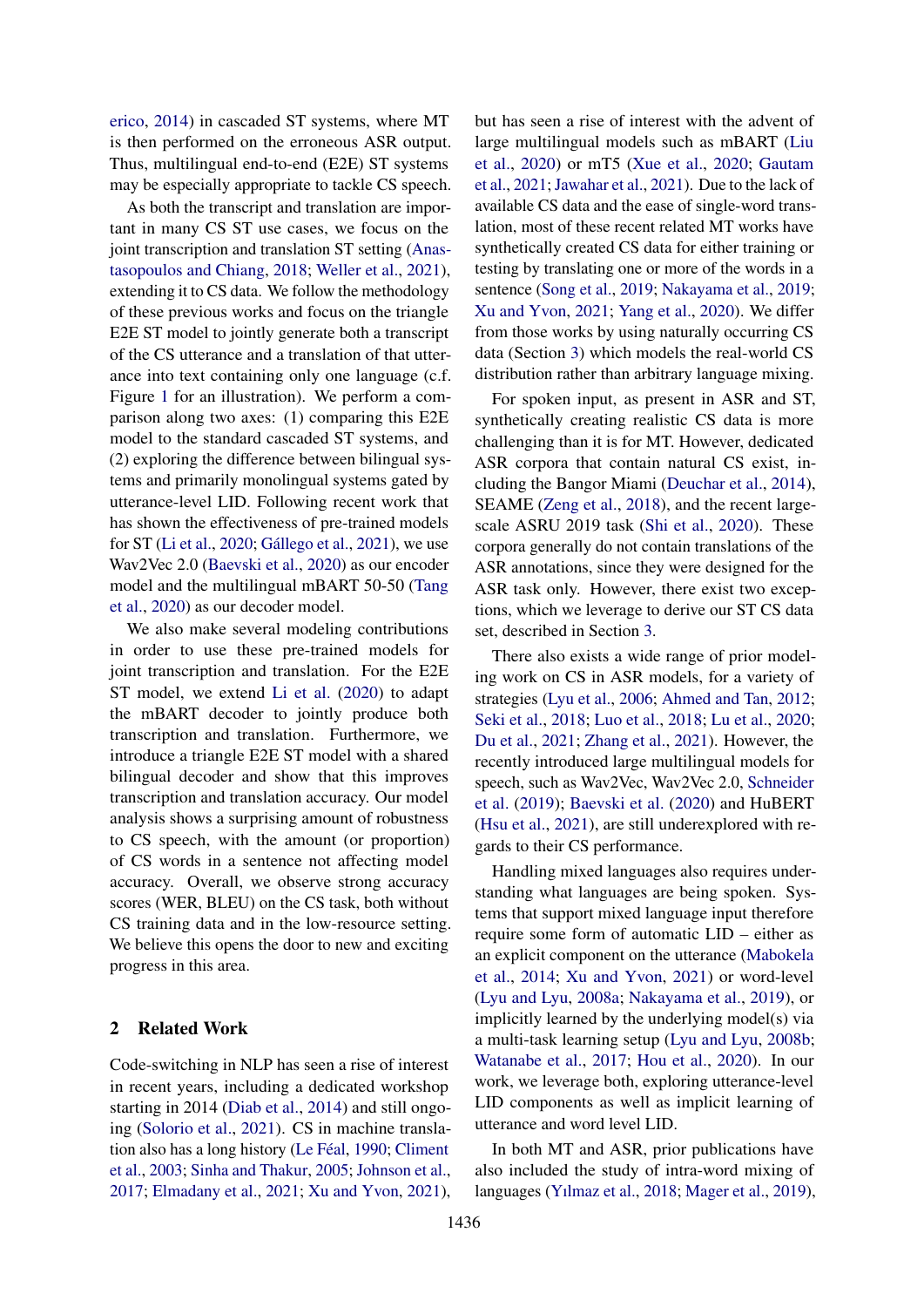a phenomenon we do not explore in our work.

Finally, our work builds off of advances made by Gállego et al.  $(2021)$ ; [Li et al.](#page-9-6)  $(2020)$  that show that combining large multilingual speech and text models provide consistent improvements. We differ however, by exploring ST in the novel CS setting.

# <span id="page-2-0"></span>3 Task Description & Data Used

# 3.1 Task Description

We investigate systems suitable for bilingual English/Spanish conversational scenarios where some of the English and Spanish utterances may include some amount of words and phrases of the respective other language. That is, we are focusing on ST systems that can automatically and seamlessly handle utterances that are either purely English, purely Spanish, English with some Spanish words/phrases embedded or Spanish with some English words/phrases embedded. For transcription, we aim for models to generate the exact mixedlanguage transcript with each word written in its original spoken language. For translation, we aim to generate purely monolingual translations. See Figure [1](#page-0-2) for an example. The experiments and results presented in this paper focus on translating into monolingual English only due to data availability, although we expect similar results for Spanish translations, due the bidirectional model training on standard ST data (Appendix [D\)](#page-11-0). We will leave it to future work to more closely examine translation into Spanish – or even a third language not present in the original utterance.

It must be noted that word-level language categorization is sometimes ambiguous. A word in one language may also be considered part of a different language. That is for example true for *loan words* [\(Baugh,](#page-8-15) [1935\)](#page-8-15), e.g., *e-mail* in many non-English languages such as German. This issue can be further complicated by attempting to categorize what language named entities fall under: is a Spanish speaker saying *Joe Biden* or *New York* code-switching? Although we acknowledge the complexity of separating words between languages, our work, following previous work [\(Modipa et al.,](#page-9-19) [2013;](#page-9-19) [Nakayama et al.,](#page-9-20) [2018\)](#page-9-20), uses data annotated by crowd-sourced workers, counting any sentence annotated as having a least one foreign word as being CS. This approach also makes intuitive sense for speech, as the CS words (classified as foreign) will have phonemes that will align more with the embedded language, while the non-CS phonemes

will align more with the matrix language.

#### 3.2 Code-Switched Speech Datasets

We use the Fisher [\(Cieri et al.,](#page-8-16) [2004\)](#page-8-16) and Bangor Miami<sup>[3](#page-2-1)</sup> [\(Deuchar et al.,](#page-8-11) [2014\)](#page-8-11) corpora for CS data, as they are the only publicly available corpora we are aware of that contains both annotated CS ASR transcripts, as well as translations of those transcripts (Table [1\)](#page-3-0). Although these corpora contain the translations, to our knowledge they have not been used to study CS translation before.

The Miami corpus was collected for linguistic code-switching analysis and gathered from recorded conversations between bilingual English/Spanish speakers in casual settings, primarily in Miami, Florida. These conversations include a high proportion of naturally occurring CS speech. However, in order to collect these naturally occurring conversations, the participants were recorded throughout their day using a small digital recorder worn on belts and lapels. Due to this, the Miami audio contains lower audio quality and much noiser background conditions than standard ASR datasets.

The Fisher dataset was collected for ASR and was gathered by pairing sets of Spanish speakers, located in the U.S. and Canada, to each other through phone calls. Although the Fisher dataset is not a CS focused dataset, we found that it contains a large amount of (annotated) CS utterances, due to the speakers being situated in English-speaking contexts. The recording method (phone recordings in 2004) makes this a noisy ASR dataset, although significantly less so than Miami.

To prepare the data for the joint ST CS task, we separate the data with CS utterances (utterances that contain at least one word annotated as CS) from those with none, creating a CS set and a monolingual set for each dataset. We note that for the Miami dataset the monolingual split contains both English-only and Spanish-only monolingual audio. As the Miami corpus was also annotated with both ambiguous and unambiguous code-switching, we only include utterances in the CS set if the annotations were tagged as unambiguously code-switched (i.e. excluding words such as *ok*, *aha*, and named entities). The Fisher CS dataset consists of majority (matrix<sup>[4](#page-2-2)</sup>) Spanish 77% of the time, English-majority 17%, and 6% evenly

<span id="page-2-1"></span> $3$ Online audio files can be found at [https://biling.](https://biling.talkbank.org/access/Bangor/Miami.html) [talkbank.org/access/Bangor/Miami.html](https://biling.talkbank.org/access/Bangor/Miami.html)

<span id="page-2-2"></span><sup>4</sup> For simplicity, we use the terms majority/matrix language and minority/embedded language interchangeably.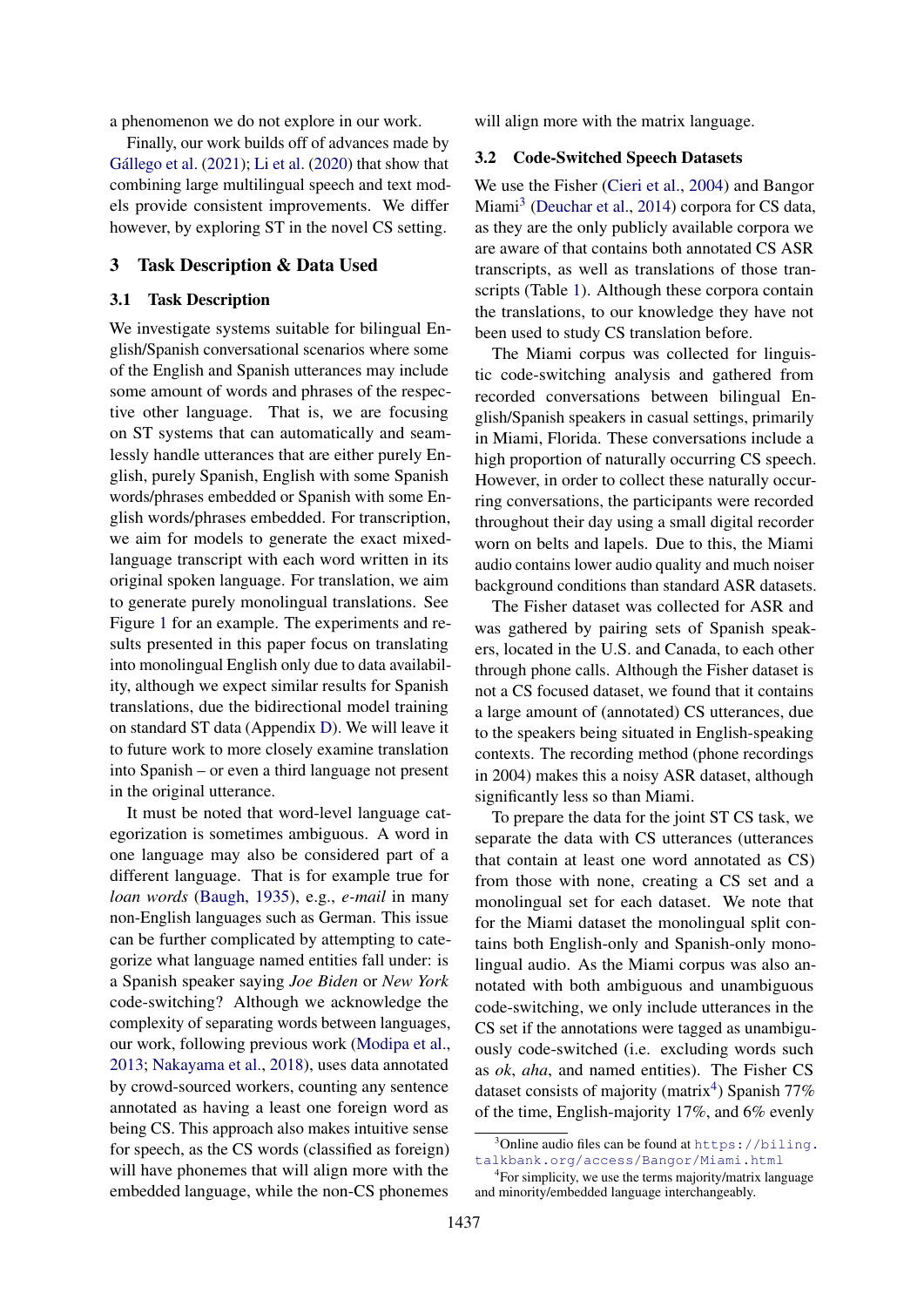<span id="page-3-0"></span>

|        | Dataset Raw Transcript                                               | Clean Transcript           |
|--------|----------------------------------------------------------------------|----------------------------|
| Fisher | un <foreign lang="English"> show &lt;\foreign&gt;, a mi me</foreign> | un show, a mi me gusta ver |
|        | gusta ver mucho estos $\langle$ foreign lang="English" $>$ shows     | mucho estos shows de la    |
|        | $\langle \text{foreign} \rangle$ de la medicina forense              | medicina forense           |
| Miami  | hay una $[1]$ una que dice (.) it's @s:eng five @s:eng               | hay una una que dice it's  |
|        | o'clock@s:eng somewhere@s:eng                                        | five o'clock somewhere     |

Table 1: Examples of the raw and clean data for Miami and Fisher. Text in red indicates English text while blue text indicates Spanish. The Miami dataset uses the CHAT annotation format [\(MacWhinney and Snow,](#page-9-21) [1990\)](#page-9-21).

<span id="page-3-3"></span>

Figure 2: Histogram of the proportions of code-switched words in a sentence for the CS test sets (Fisher on the left, Miami on the right). For example, 0.2 means that 20% of the words in the sentence are CS.

<span id="page-3-2"></span>

| Dataset              | Split | Type      | Hours | Instances |
|----------------------|-------|-----------|-------|-----------|
|                      | Train | Mono      | 3.60  | 6,489     |
| Miami<br><b>Test</b> |       | CS        | 2.82  | 3,296     |
|                      |       | Mono      | 3.61  | 6,490     |
|                      | Train | <b>CS</b> | 13.28 | 7,398     |
|                      |       | Mono      | 157.3 | 130,600   |
| Fisher               | Dev   | CS        | 1.45  | 821       |
|                      | Test  | CS        | 1.63  | 986       |
|                      |       | Mono      | 12.15 | 10,595    |

Table 2: Dataset Statistics. CS stands for Code-Switched and Mono for Monolingual.

split between English/Spanish. For the Miami CS dataset the languages are more evenly distributed, with 51% majority-Spanish, 35% majority-English, and 9% evenly split.<sup>[5](#page-3-1)</sup>

The Fisher data consists of three evaluation sets (Dev/Dev2/Test) that together contain approximately a thousand instances of CS with corresponding translations in monolingual English. We combine them into a Fisher CS *Test* set. The Fisher dataset also contains a large amount of CS utterances in the training set (appx. 8k or 15 hrs) which we use as fine-tuning (90%) and validation data (10%). As the Miami dataset contains no splits, we use all CS data for the test set and split the monolingual data into even train/test sets. We include basic summary statistics in Table [2.](#page-3-2) Note that when compared to standard ST datasets, these CS ST datasets would be considered low-resource settings.

In Figure [2,](#page-3-3) we see the proportion of CS words in a sentence for the CS test sets. We note that there are no sentences with more than 50% of the words CS since the minority language cannot be more than 50% by definition. For instances that are exactly 50% code switched their language identification was chosen by randomly selecting either English or Spanish. We see that for the Fisher dataset there are more sentences with less than 15% CS with a small uptick around 50%. For Miami it is more uniform, with a large amount of sentences being approximately 25% CS.

To prepare our models for Spanish-English CS, we use the CoVoST [\(Wang et al.,](#page-10-13) [2020a](#page-10-13)[,b\)](#page-10-14) and MuST-C [\(Cattoni et al.,](#page-8-17) [2019\)](#page-8-17) datasets for standard

<span id="page-3-1"></span> $5T$ o make these CS datasets reproducible for the broader ST community, we provide a file with instructions for gathering the data (as Fisher is part of the LDC library) as well as files containing a mapping between the original dataset indices to the CS data splits.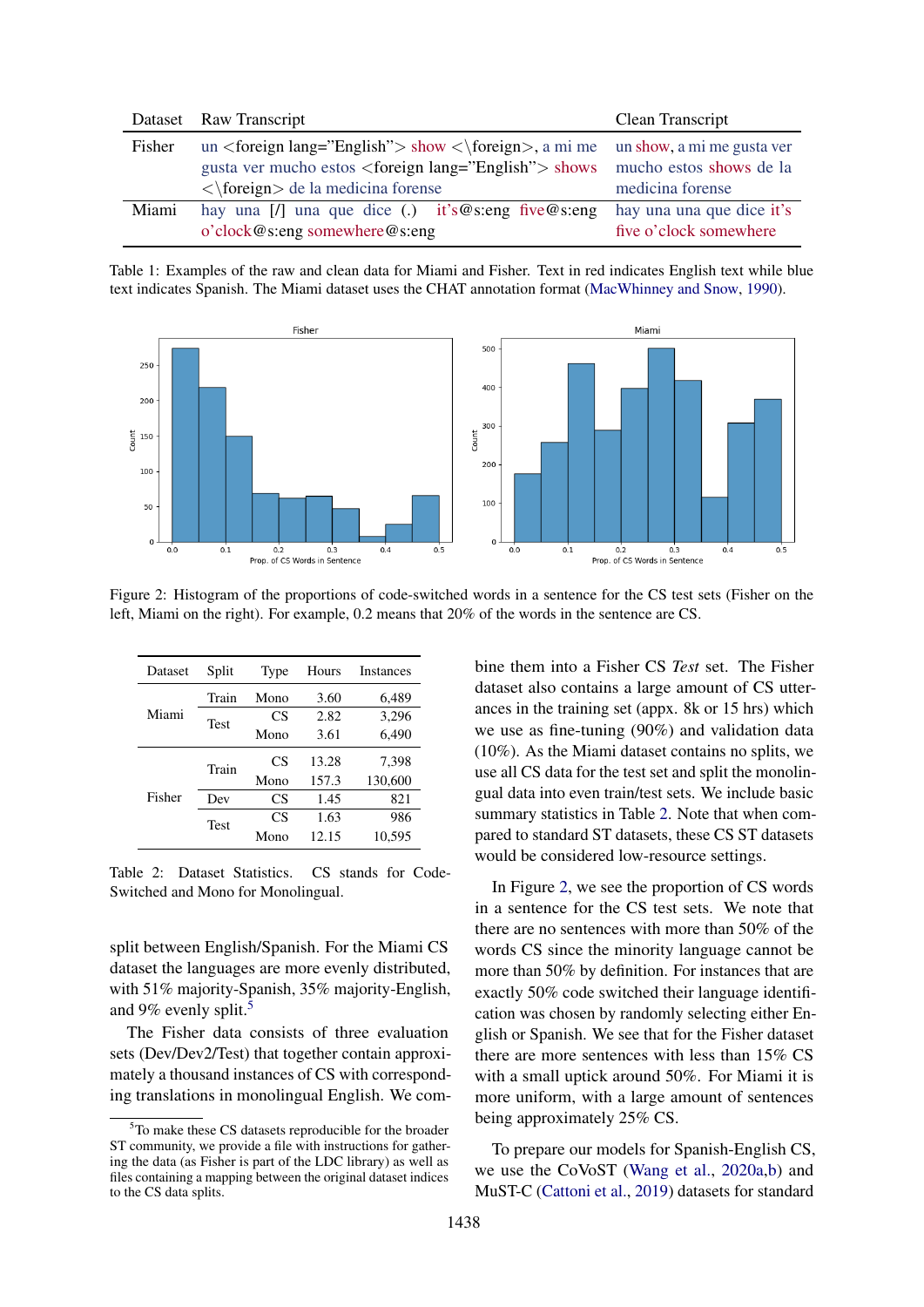<span id="page-4-0"></span>

Figure 3: Illustration of model architectures, with cascaded architectures on the top and E2E architectures on the bottom. Left to right shows the progression of models with the least and the most amount of shared parameters respectively. Subscripts are present to indicate shared modules within each model. Dotted lines indicate a decision where only one path is chosen using the LID. Note that there is no cascade equivalent to the BIDIRECTIONAL E2E SHARED model, as the cascaded model by definition generates transcript then translation separately. The numbers in parentheses stands for the number of model parameters in billions.

ST training, as CoVoST contains only Es→En and MuST-C contains only En−→Es. Although high scores on these datasets are not our primary target, we note that our scores come close to or improve the state of the art (SoTA) on these tasks (see Appendix [A,](#page-11-1) Table [9\)](#page-12-0) albeit with different data used in training, showing that our base ST models are representative of current SoTA techniques.

# 4 Experimental Settings

#### <span id="page-4-1"></span>4.1 Models

Joint Transcript/Translation Models Many different types of E2E models exist for joint transcript/translation ST [\(Sperber and Paulik,](#page-10-15) [2020\)](#page-10-15). Here, we focus on the *triangle* E2E architecture due to its strong performance in previous work [\(Anastasopoulos and Chiang,](#page-8-3) [2018;](#page-8-3) [Sperber et al.,](#page-10-16) [2020\)](#page-10-16). Following recent work (Gállego et al., [2021;](#page-8-4) [Li et al.,](#page-9-6) [2020\)](#page-9-6) we use pre-trained modules as a starting place for our ST model, using a Wav2Vec 2.0 [\(Baevski et al.,](#page-8-5) [2020\)](#page-8-5) encoder and a mBART 50-50 [\(Liu et al.,](#page-9-9) [2020;](#page-9-9) [Tang et al.,](#page-10-7) [2020\)](#page-10-7) decoder.

Because our task involves joint ASR and ST, we need to adapt the pre-trained decoder to work with the E2E triangle architecture. Specifically, the triangle model's second decoder computes cross attention separately over both the first decoder and the encoder states. We place an additional crossattention layer after each encoder-attention layer in mBARTs decoder blocks, initializing them with the pre-trained encoder-attention weights. To make sure these weights converge properly, we freeze the entire model for approximately the first epoch while training only the bridge and additional cross attention layers (c.f. Appendix [A\)](#page-11-1).

As described in Section [3,](#page-2-0) our task involves modeling intra-sentence CS. This means that any model used for this task must either explicitly or implicitly learn to model the language of each word in the sentence. Furthermore, as more than one language is being modeled, each sub-component of the model can either be unidirectional or bidirectional. We can thus categorize potential models by how much information is shared within the parameters: the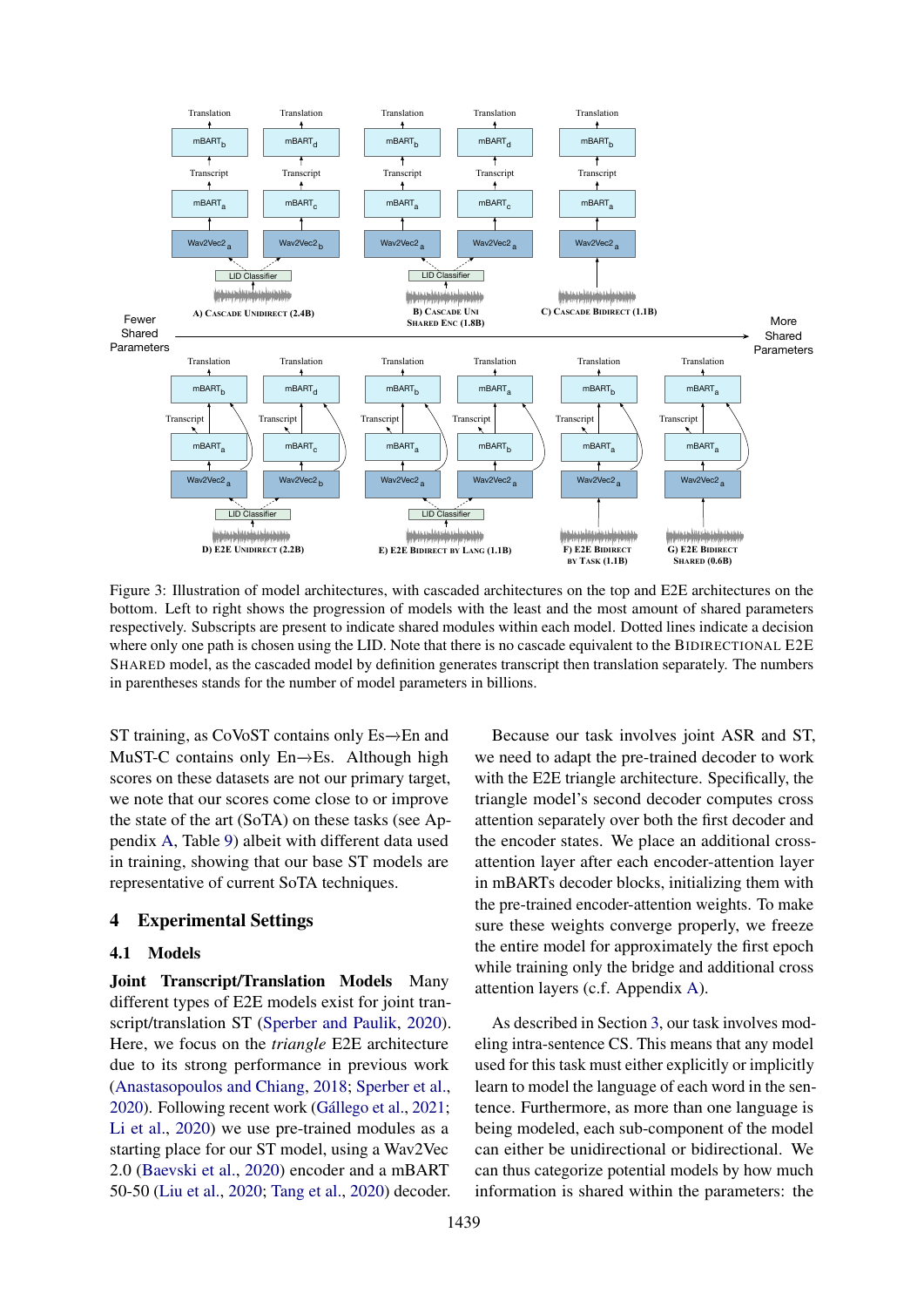least shared models would be unidirectional and joined together by explicit LID, whereas the most shared would be bidirectional models that learn the LID implicitly. Models and their categorization along this scale are shown in Figure [3.](#page-4-0)

For cascade models, the most basic would be separate unidirectional cascaded models joined by an LID model. The LID model will explicitly decide what the matrix language is and send the utterance to the model that is best equipped to handle that language (Figure [3A](#page-4-0)). Note that this approach may suffer from error propagation issues due to incorrect LID. A more parameter-shared version of this model is to make the cascaded model encoder shared between both unidirectional models (Figure [3B](#page-4-0)). Finally, we can examine a bidirectional cascade model that shares each component across both languages. This architecture implicitly learns to model the language of the input, removing the need for an explicit LID model (Figure [3C](#page-4-0)).

We also examine similar analogues for the E2E triangle model: unidirectional models joined by LID (Figure [3D](#page-4-0)) and a bidirectional model with LID and a shared encoder (Figure [3E](#page-4-0)). We can also use the standard triangle model (see [Anastasopou](#page-8-3)[los and Chiang](#page-8-3) [\(2018\)](#page-8-3) for implementation details) that includes one encoder and two decoders (one for each sub-task) (Figure [3F](#page-4-0)). Furthermore, we propose to alter the standard triangle model and share both decoder parameters for both languages with a joint bidirectional decoder (Figure [3G](#page-4-0), note that the cascade model cannot do this due to the definition of the cascade). By doing so, we hope to provide an inductive bias for the model to more easily handle code-switched data, as the weights of that decoder will already be used to handling multiple languages for both tasks (compared to the bidirectional cascade model, which only shares multilingual parameters for each task of transcript and translation).

Language Identification Model We train the language identification (LID) model to identify the matrix language. For consistency with our other models (and similar to concurrent work, e.g. [Tjan](#page-10-17)[dra et al.](#page-10-17) [\(2021\)](#page-10-17)), we use a pre-trained Wav2Vec2 along with a classifier layer to predict whether the utterance is majority Spanish or majority English. We train the model in the same fashion as the joint transcription and translation models (Section [4.1](#page-4-1) and Appendix [A\)](#page-11-1) but train on the LID data instead.

The data for the LID model was gathered by tak-

ing the CS data<sup>[6](#page-5-0)</sup> from the training set of the Fisher corpus and combining it with randomly sampled data from several different datasets in order to help the model learn despite the domain of the audio. We use MuST-C English audio, CoVoST English audio, CoVoST Spanish audio, and the monolingual Spanish audio from the training sets of Fisher and Miami. We found that upsampling the CS training set by 2 and using the same amount of data  $(2x)$ the number of the CS set) for CoVoST and MuST-C provided the best results: 98%+ accuracy on CoVoST and MuST-C, 89% on the Fisher CS validation and test sets, and 72% on the Miami CS test set (due to the noisy data). As a large proportion of the CS data is close to 50% code-switched (see Figure [2\)](#page-3-3), it becomes more difficult for the model to predict the matrix language correctly.

#### <span id="page-5-1"></span>4.2 Training Process and Evaluation

For all dataset evaluations, we use word error rate (WER) and character error rate (CER) for the transcript and Charcut (CCT) [\(Lardilleux and Lepage,](#page-9-22) [2017\)](#page-9-22) and sacreBLEU [\(Post,](#page-9-23) [2018\)](#page-9-23) for the translation. However, we found that there was no difference in conclusions between each of the two metrics (WER vs CER and BLEU vs Charcut) and thus we only report BLEU/WER in the main text (see Appendix [A](#page-11-1) for implementation details). For tables showing all metrics, see Appendix [E.](#page-11-2)

We evaluate our models on the Fisher and Miami test sets (with both CS-only and monolingual-only test sets) in two different settings: (1) without finetuning them on CS data (No-FT) and (2) after finetuning the already trained ST models on the Fisher CS Training set (FT). For models consisting of two monolingual sub-models we fine-tune both on the CS data. During fine-tuning we employ the same hyperparameters as in the original experiment, but perform early stopping on the Fisher CS Dev set. We use significance tests to verify the reliability of our results [\(Koehn,](#page-9-24) [2004\)](#page-9-24). We run bootstrap resampling tests against the best performing model, using  $\alpha = 0.05$ . More training parameters such as learning rates, etc. can be found in Appendix [A.](#page-11-1)

#### 5 Results

#### 5.1 Scores on Test Sets

In this section, we explore the results of doing ST for CS data along the two axes of unidirectional vs

<span id="page-5-0"></span><sup>&</sup>lt;sup>6</sup> For the No-FT case (Section [4.2\)](#page-5-1), we exclude the CS data when training the LID model.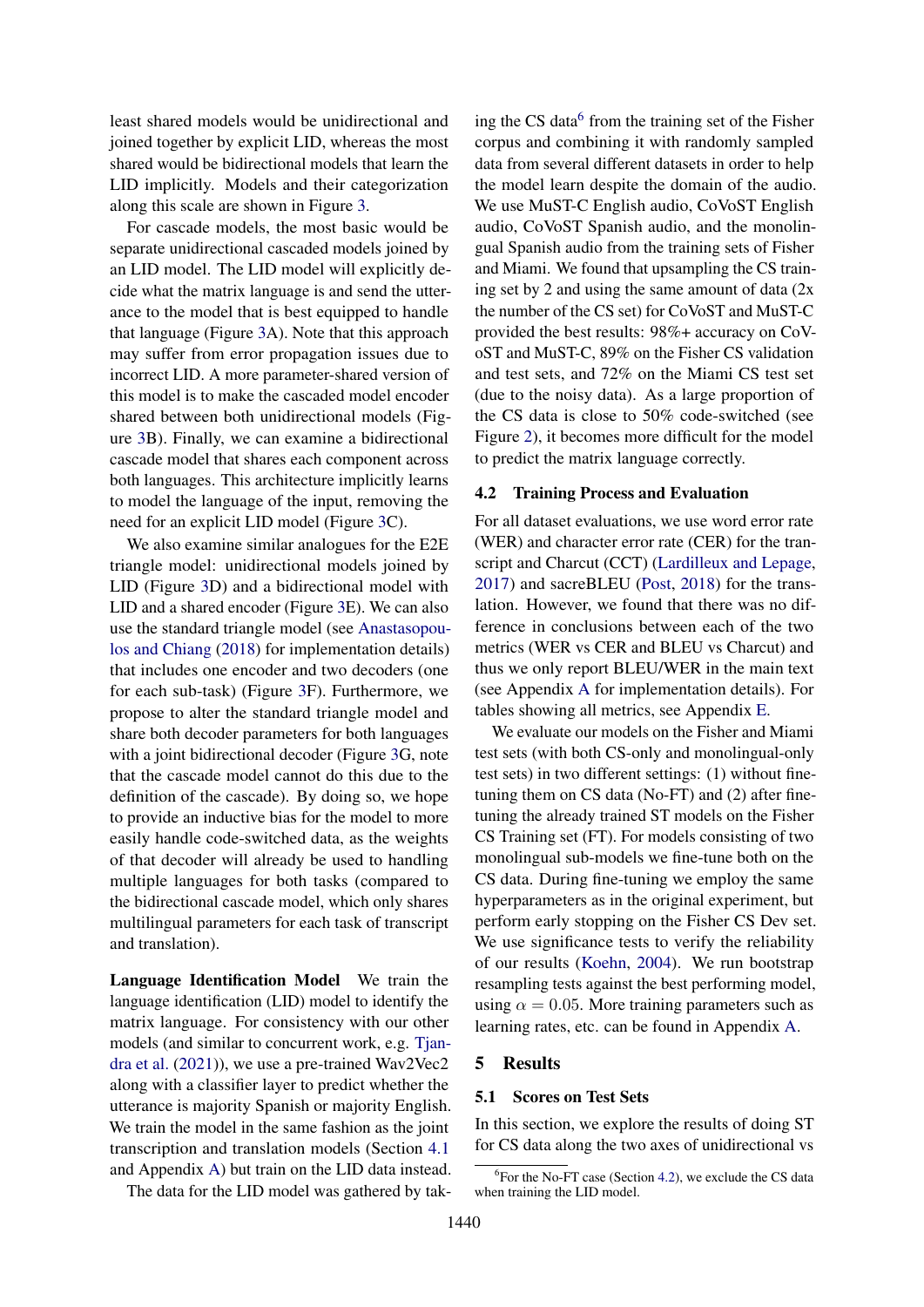<span id="page-6-0"></span>

|                             |          | <b>Not Fine-Tuned</b> |          |          | <b>Fine-Tuned</b> |                                                                   |          |                                  |
|-----------------------------|----------|-----------------------|----------|----------|-------------------|-------------------------------------------------------------------|----------|----------------------------------|
|                             |          | CS                    | Mono.    |          | <b>CS</b>         |                                                                   | Mono.    |                                  |
| <b>Models</b>               | J. WER   | ↑ BLEU                |          |          |                   | $\downarrow$ WER $\uparrow$ BLEU $\downarrow$ WER $\uparrow$ BLEU |          | $\downarrow$ WER $\uparrow$ BLEU |
| CASCADE UNIDIRECT           | 37.1     | 22.5                  | 26.6     | 24.7     | 33.5              | 24.6                                                              | 24.8     | 25.5                             |
|                             | $(-0.8)$ | $(-0.4)$              | $(-3.1)$ | $(+0.9)$ | $(-0.4)$          | (0.0)                                                             | $(-1.0)$ | $(+0.2)$                         |
| CASCADE UNI SHARED ENC      | 36.0     | 21.6                  | 25.6     | 24.3     | 31.2              | 25.4                                                              | 25.6     | 24.8                             |
|                             | (0.0)    | $(+0.6)$              | (0.0)    | $(+0.5)$ | $(+0.1)$          | $(+0.2)$                                                          | $(-0.3)$ | $(+0.1)$                         |
| <b>E2E UNIDIRECT</b>        | 36.6     | 22.3                  | 26.7     | 25.0     | 33.4              | 24.4                                                              | 25.3     | 25.5                             |
|                             | $(-0.9)$ | $(-0.1)$              | $(-3.5)$ | $(+1.0)$ | $(-0.2)$          | $(+0.1)$                                                          | $(-1.4)$ | $(+0.4)$                         |
| <b>E2E BIDIRECT BY LANG</b> | 37.0     | 23.4                  | 27.2     | 25.0     | 36.7              | 22.8                                                              | 27.3     | 25.0                             |
|                             | $(-0.9)$ | $(-0.1)$              | $(-1.9)$ | $(+0.5)$ | $(-0.8)$          | $(+0.2)$                                                          | $(-2.0)$ | $(+0.4)$                         |

Table 3: Comparison of Oracle vs Predicted LID results on the Fisher dataset. Numbers in parenthesis are the difference to the corresponding model with oracle LID. Note that the Oracle LID improves upon the Predicted LID in most cases. Conclusions are similar for the Miami corpus (see Appendix [B](#page-11-3) Table [7\)](#page-12-1)

<span id="page-6-1"></span>

|        | <b>Not Fine-Tuned</b>       |                  |             |                  |                 |                  | <b>Fine-Tuned</b> |                  |             |  |  |
|--------|-----------------------------|------------------|-------------|------------------|-----------------|------------------|-------------------|------------------|-------------|--|--|
|        |                             |                  | <b>CS</b>   |                  | Mono.           |                  | <b>CS</b>         | Mono.            |             |  |  |
|        | Model                       | $\downarrow$ WER | <b>BLEU</b> | $\downarrow$ WER | $\uparrow$ BLEU | $\downarrow$ WER | ↑ BLEU            | $\downarrow$ WER | <b>BLEU</b> |  |  |
|        | CASCADE UNIDIRECT           | 37.1             | 22.5        | 26.6             | 24.7            | 33.5             | 24.6              | 24.8             | 25.5        |  |  |
|        | CASCADE UNI SHARED ENC      | 36.0             | 21.6        | 25.6             | 24.3            | 31.2             | $*25.4$           | 25.6             | 24.8        |  |  |
|        | CASCADE BIDIRECT            | 37.2             | 21.8        | 26.5             | 24.1            | 33.2             | 23.2              | 28.1             | 23.2        |  |  |
| Fisher | <b>E2E UNIDIRECT</b>        | 36.6             | 22.3        | 26.7             | 25.0            | 33.4             | 24.4              | 25.3             | 25.5        |  |  |
|        | <b>E2E BIDIRECT BY LANG</b> | 37.0             | 23.4        | 27.2             | 25.0            | 36.7             | 22.8              | 27.3             | 25.0        |  |  |
|        | <b>E2E BIDIRECT BY TASK</b> | $*34.1$          | $*23.0$     | 23.6             | 26.0            | $*30.1$          | 25.6              | $*24.3$          | 25.6        |  |  |
|        | <b>E2E BIDIRECT SHARED</b>  | 33.8             | $*23.3$     | 23.2             | 26.2            | <b>30.0</b>      | $*25.4$           | 24.1             | 26.1        |  |  |
|        | CASCADE UNIDIRECT           | 65.2             | 8.8         | 52.3             | 16.8            | 64.8             | 10.8              | 51.5             | 16.8        |  |  |
|        | CASCADE UNI SHARED ENC      | 60.2             | 9.7         | 53.8             | 15.7            | 55.0             | 14.7              | 55.6             | 15.3        |  |  |
|        | <b>CASCADE BIDIRECT</b>     | 61.4             | 9.3         | 54.0             | 14.8            | 57.4             | 10.6              | 58.2             | 14.0        |  |  |
| Miami  | <b>E2E UNIDIRECT</b>        | 65.6             | 10.1        | 53.0             | 17.2            | 65.1             | 11.7              | $*51.4$          | 17.6        |  |  |
|        | <b>E2E BIDIRECT BY LANG</b> | 69.5             | 12.4        | 55.2             | 16.5            | 69.3             | 11.5              | 54.5             | 16.6        |  |  |
|        | <b>E2E BIDIRECT BY TASK</b> | 59.9             | 11.0        | $*50.0$          | $*18.1$         | $*53.6$          | $*13.8$           | 52.6             | $*17.5$     |  |  |
|        | <b>E2E BIDIRECT SHARED</b>  | 58.9             | $*11.8$     | 49.9             | 18.3            | 53.0             | $*14.1$           | 52.1             | $*17.4$     |  |  |

Table 4: Test set scores, with results from the Fisher corpus on the top half and the Miami corpus on the bottom half. Bold scores indicate the best score in the column, while asterisks indicate results that are statistically similar to the best score in the column group using a bootstrap resampling test with  $\alpha = 0.05$ .

bidirectional and end-to-end vs cascade.

We see results for models using explicit LID prediction in Table [3,](#page-6-0) showing that models that use the predicted LID perform worse than those that use Oracle LID (e.g. 36.6 vs 35.7 WER for the E2E UNIDIRECT). This provides a slight advantage for the bidirectional models that learn LID implicitly. However, the predicted LID case is the realistic setting, and thus we use it for the remainder of our experiments.

When we examine the models along the scale of unidirectional to bidirectional, we see that higher amounts of shared parameters are correlated with higher scores, e.g. bidirectional is better. We see that on all datasets and evaluation settings (Table [4\)](#page-6-1) that the E2E BIDIRECT SHARED model is either statistically similar or outperforms all other models, except for the Miami Monolingual FT case, where it comes in 3rd. Thus, the inductive bias of

<span id="page-6-2"></span>

Figure 4: Accuracy of the models in generating the CS spans. Note that this excludes all non-exact matches and is a lower bound on performance.

sharing the multilingual task parameters provides a gain of approximately 3.5 WER points (33.8 vs 37.3) and 1.5 BLEU points (23.3 vs 21.9) for the E2E BIDIRECT SHARED model over the E2E UNI-DIRECT model on the Fisher dataset, with similar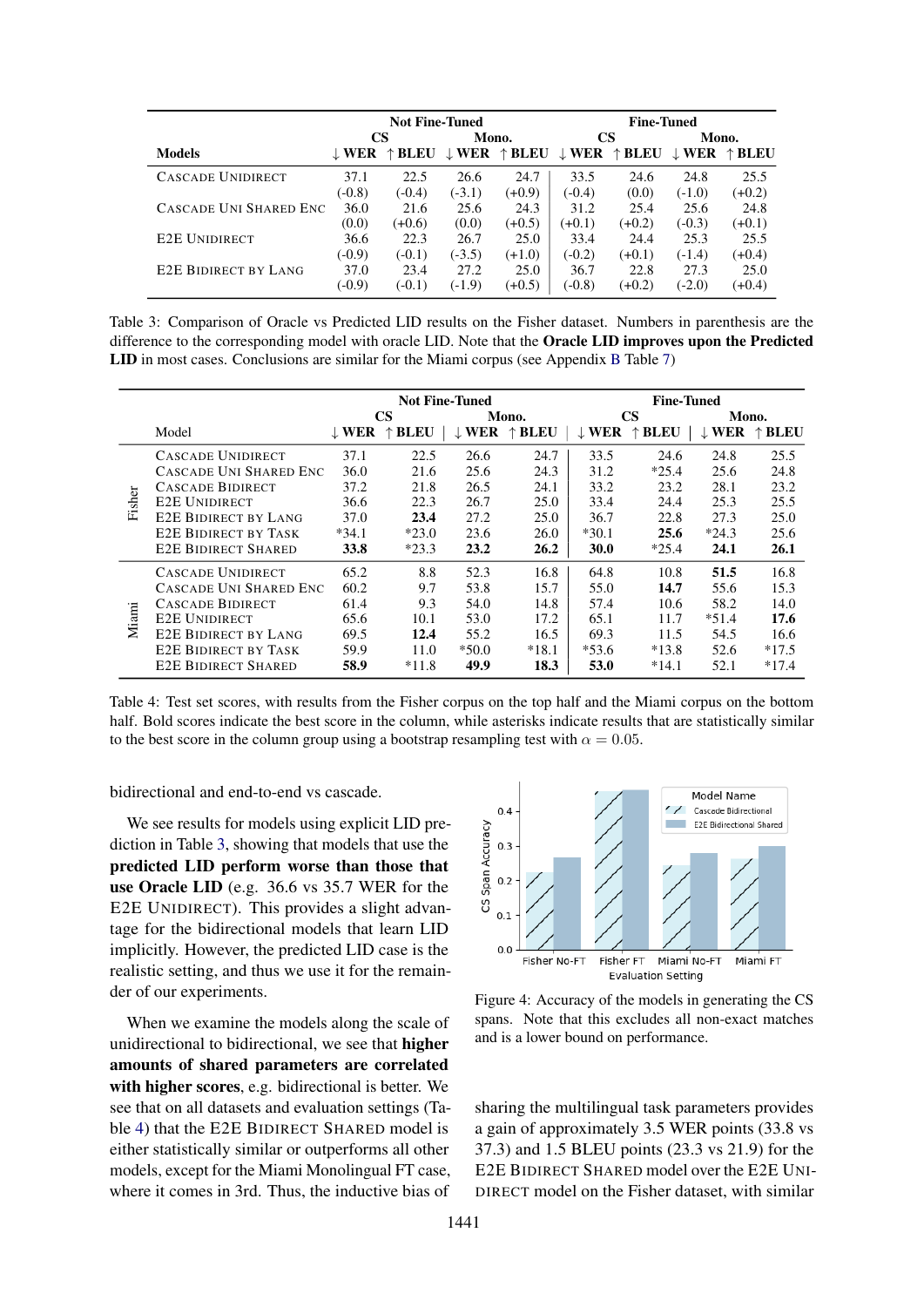<span id="page-7-0"></span>

| Model     | Transcript                                        | Translation                                            |
|-----------|---------------------------------------------------|--------------------------------------------------------|
| Reference | si entonces volví aquí a la casa si el fall break | yes so I returned here to the house yes the fall break |
| Cascade   | si entonces volví aquí a la casa si es folvereak  | yes then I returned here at home yes its folvereak     |
| E2E       | si entonces volví aquí a la casa si es fallbreak  | yes so I came back to the house yes its fallbreak      |

Table 5: Example generated output from the CASCADE BIDIRECT and E2E BIDIRECT SHARED models. Note the error propagation in the cascade model.

performance on the Miami dataset.

We can also examine Table [4](#page-6-1) to see how the cascade models compare to the E2E models. The results show that the cascaded models perform the same or worse than the E2E models they compare to w.r.t. parameter sharing, with the best overall model being the E2E BIDIRECT SHARED, beating the CASCADE BIDIRECT (e.g. 33.8 vs 37.2 WER or 23.3 vs 21.8 BLEU on Fisher No-FT).

Table [4](#page-6-1) also illustrates that fine-tuning models on CS data improves scores on CS test sets (33.8 vs 30.0 WER for the E2E BIDIRECT SHARED on Fisher, 58.9 vs 53.0 for Miami). These gains are consistent for the Fisher dataset, which is the domain of the CS training set, however there are still gains for the out-of-domain Miami CS data. These results suggest that additional pre-training on natural or synthetic data (in both audio/text modalities) would likely be fruitful future work. When we examine how fine-tuning on CS data changes the model's monolingual scores, we find that they generally improve the monolingual results for the unidirectional models, but tend to make bidirectional models slightly worse, perhaps due to interference between the languages and tasks in the same weights. However, overall we find that finetuning provides large gains for CS with only minor decreases in monolingual performance.

#### <span id="page-7-1"></span>5.2 Model Analysis

We also provide further analysis of the CS output of the best model and its cascaded counterpart (BIDIRECT CASCADE and E2E BIDIRECT SHARED). We perform three analyses: (1) comparing utterance level scores vs the proportion of CS words in the utterance, (2) computing the exact match accuracy of the CS spans in the model's output, and (3) qualitatively examining model output.

We check the correlation between the proportion of CS words in a sentence and the model's score, using a linear model to find the  $R^2$  values. We found that surprisingly, there was **no correla**tion between the proportion of CS words and the models score for any of the different models

or metrics ( $R^2$  < 0.025 for all models and metrics). A graphical depiction of the model's scores over CS proportions is in the Appendix, Figure [5.](#page-11-4) We note that this finding was the same for comparing the *number* of CS words instead of the *proportion*. This finding implies that the models are surprisingly robust to the amount of CS in a sentence.

Although BLEU and WER scores show how well the models do on the CS data, we can further isolate the performance of these models on only the code-switched parts of the utterances. To do so, we isolate all CS spans in the sentences and check to see if the model's output contains the exact-match of those spans. We note that this metric does not take into account synonyms or different tenses of the same word, making it a stricter metric serving as a lower bound of absolute performance. We see in Figure [4](#page-6-2) that the E2E model still outperforms the cascade on CS spans, with Fisher No-FT scores around 20-30% and Fisher FT scores around 45%.

Finally, we can also examine the model's outputs. We inspected 200 output sentences for the monolingual subsets and found that both models generated the correct language in every case, indicating that they correctly learned the implicit LID. However, we can see that the cascade model does struggle with error propagation (especially so in the CS setting, Table [5\)](#page-7-0), likely causing part of the difference between the E2E and cascade models.

Although the CS WER and BLEU scores are not as high as they are on cleaner monolingual datasets such as CoVoST (Appendix [A\)](#page-11-1), their performance is competitive with their respective monolingual performance on Miami and Fisher, even in the No-FT setting. We believe that with additional data and improvements ST models will be well-equipped to handle CS in practical situations and that overall, models show strong CS performance.

# 6 Conclusion

In this work, we expand the ST literature to explore code-switching, contributing a new task framework for ST that extends the joint transcription and translation setup. To further progress, we built and open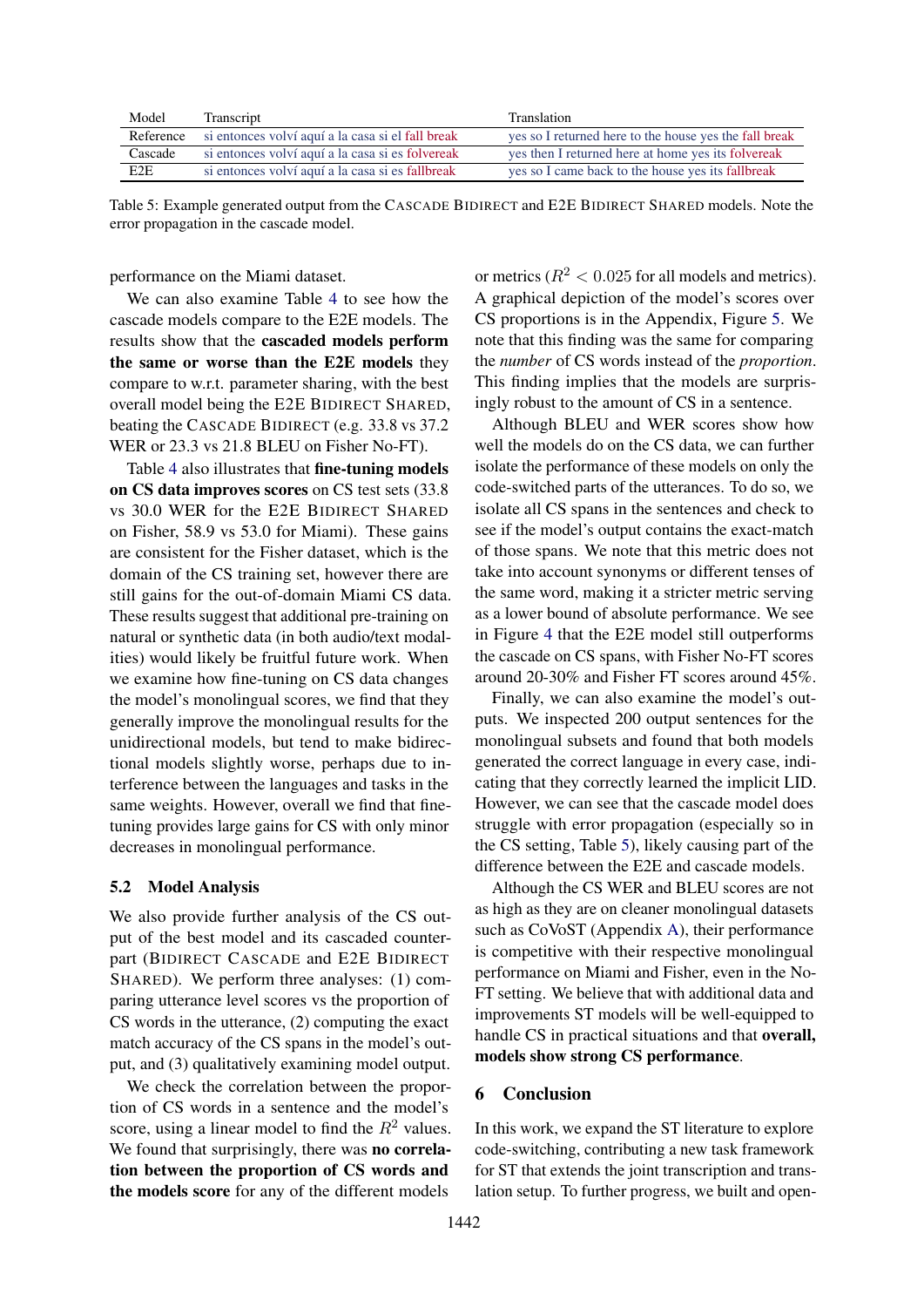sourced a new ST corpus for CS from existing public datasets. We evaluated a range of models, showing that using bilingual joint decoders provides gains over using separate task decoders. We also showed that E2E systems provide better performance than their cascading counterparts on the CS task. Overall, our work shows that ST models can perform well on CS applications with both no fine-tuning and in low-resource settings, opening the door to new and exciting areas of future work.

### **References**

- <span id="page-8-1"></span>Basem HA Ahmed and Tien-Ping Tan. 2012. Automatic speech recognition of code switching speech using 1-best rescoring. In *2012 International Conference on Asian Language Processing*, pages 137– 140. IEEE.
- <span id="page-8-3"></span>Antonios Anastasopoulos and David Chiang. 2018. Tied multitask learning for neural speech translation. *arXiv preprint arXiv:1802.06655*.
- <span id="page-8-5"></span>Alexei Baevski, Henry Zhou, Abdelrahman Mohamed, and Michael Auli. 2020. wav2vec 2.0: A framework for self-supervised learning of speech representations. *arXiv preprint arXiv:2006.11477*.
- <span id="page-8-15"></span>Albert C Baugh. 1935. The chronology of french loan-words in english. *Modern Language Notes*, 50(2):90–93.
- <span id="page-8-17"></span>Roldano Cattoni, Mattia Antonino Di Gangi, Luisa Bentivogli, Matteo Negri, and Marco Turchi. 2019. Must-c: A multilingual corpus for end-to-end speech translation. In *Proceedings of the 2019 Conference of the North American Chapter of the Association for Computational Linguistics: Human Language Technologies, Volume 1 (Long and Short Papers)*, pages 2012–2017, Minneapolis, Minnesota. Association for Computational Linguistics.
- <span id="page-8-16"></span>Christopher Cieri, David Miller, and Kevin Walker. 2004. The fisher corpus: A resource for the next generations of speech-to-text. In *LREC*, volume 4, pages 69–71.
- <span id="page-8-7"></span>Salvador Climent, Joaquim Moré, Antoni Oliver, Míriam Salvatierra, Imma Sànchez, Mariona Taulé, and Lluïsa Vallmanya. 2003. Bilingual newsgroups in catalonia: A challenge for machine translation. *Journal of Computer-Mediated Communication*, 9(1):JCMC919.
- <span id="page-8-11"></span>Margaret Deuchar, Peredur Davies, Jon Russell Herring, M Carmen Parafita Couto, and Diana Carter. 2014. 5. building bilingual corpora. In *Advances in the Study of Bilingualism*, pages 93–110. Multilingual Matters.
- <span id="page-8-6"></span>Mona Diab, Julia Hirschberg, Pascale Fung, and Thamar Solorio. 2014. Proceedings of the first workshop on computational approaches to code switching. In *Proceedings of the First Workshop on Computational Approaches to Code Switching*.
- <span id="page-8-12"></span>Chenpeng Du, Hao Li, Yizhou Lu, Lan Wang, and Yanmin Qian. 2021. Data augmentation for endto-end code-switching speech recognition. In *2021 IEEE Spoken Language Technology Workshop (SLT)*, pages 194–200. IEEE.
- <span id="page-8-8"></span>AbdelRahim Elmadany, Muhammad Abdul-Mageed, et al. 2021. Investigating code-mixed modern standard arabic-egyptian to english machine translation. In *Proceedings of the Fifth Workshop on Computational Approaches to Linguistic Code-Switching*, pages 56–64.
- <span id="page-8-4"></span>Gerard I Gallego, Ioannis Tsiamas, Carlos Escolano, ´ José AR Fonollosa, and Marta R Costa-jussà. 2021. Upc's speech translation system for iwslt 2021. *arXiv preprint arXiv:2105.04512*.
- <span id="page-8-9"></span>Devansh Gautam, Prashant Kodali, Kshitij Gupta, Anmol Goel, Manish Shrivastava, and Ponnurangam Kumaraguru. 2021. Comet: Towards code-mixed translation using parallel monolingual sentences. In *Proceedings of the Fifth Workshop on Computational Approaches to Linguistic Code-Switching*, pages 47–55.
- <span id="page-8-0"></span>Roberto R Heredia and Jeanette Altarriba. 2001. Bilingual language mixing: Why do bilinguals codeswitch? *Current Directions in Psychological Science*, 10(5):164–168.
- <span id="page-8-14"></span>Wenxin Hou, Yue Dong, Bairong Zhuang, Longfei Yang, Jiatong Shi, and Takahiro Shinozaki. 2020. Large-scale end-to-end multilingual speech recognition and language identification with multi-task learning. In *INTERSPEECH*, pages 1037–1041.
- <span id="page-8-13"></span>Wei-Ning Hsu, Yao-Hung Hubert Tsai, Benjamin Bolte, Ruslan Salakhutdinov, and Abdelrahman Mohamed. 2021. Hubert: How much can a bad teacher benefit asr pre-training? In *ICASSP 2021- 2021 IEEE International Conference on Acoustics, Speech and Signal Processing (ICASSP)*, pages 6533–6537. IEEE.
- <span id="page-8-10"></span>Ganesh Jawahar, El Moatez Billah Nagoudi, Muhammad Abdul-Mageed, and Laks VS Lakshmanan. 2021. Exploring text-to-text transformers for english to hinglish machine translation with synthetic code-mixing. *arXiv preprint arXiv:2105.08807*.
- <span id="page-8-2"></span>Melvin Johnson, Mike Schuster, Quoc V. Le, Maxim Krikun, Yonghui Wu, Zhifeng Chen, Nikhil Thorat, Fernanda Viegas, Martin Wattenberg, Greg Corrado, ´ Macduff Hughes, and Jeffrey Dean. 2017. Google's Multilingual Neural Machine Translation System: Enabling Zero-Shot Translation. *Transactions of the Association for Computational Linguistics*, 5:339– 351.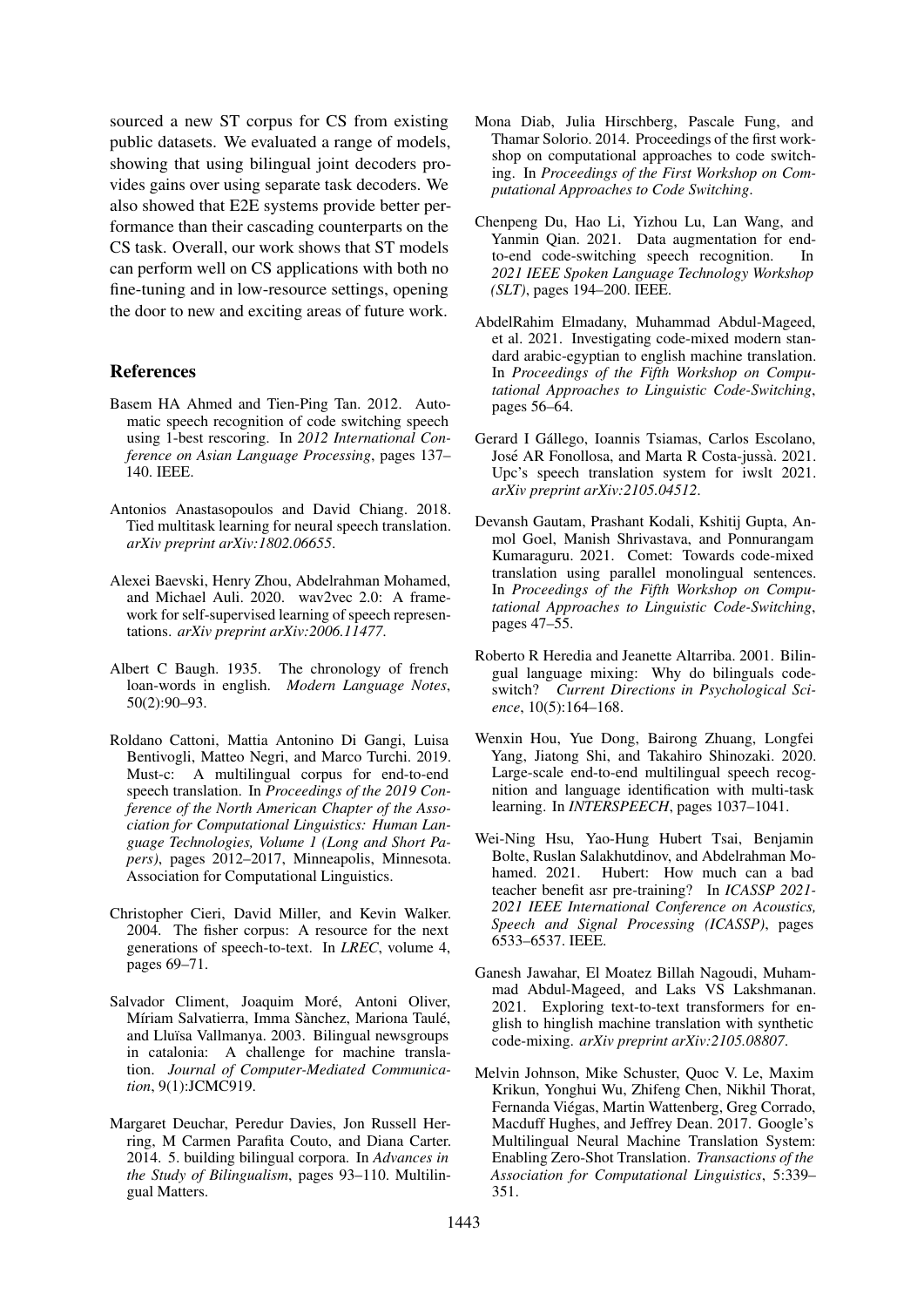- <span id="page-9-24"></span>Philipp Koehn. 2004. [Statistical Significance Tests for](https://www.aclweb.org/anthology/W04-3250.pdf) [Machine Translation Evaluation.](https://www.aclweb.org/anthology/W04-3250.pdf) In *Conference on Empirical Methods in Natural Language Processing (EMNLP)*, pages 388–395.
- <span id="page-9-22"></span>Adrien Lardilleux and Yves Lepage. 2017. Charcut: Human-targeted character-based mt evaluation with loose differences. In *Proceedings of IWSLT 2017*.
- <span id="page-9-8"></span>Karla Déjean Le Féal. 1990. A different approach to machine translation. *Meta: journal des traducteurs*, 35(4):710–719.
- <span id="page-9-6"></span>Xian Li, Changhan Wang, Yun Tang, Chau Tran, Yuqing Tang, Juan Pino, Alexei Baevski, Alexis Conneau, and Michael Auli. 2020. Multilingual speech translation with efficient finetuning of pretrained models. *arXiv preprint arXiv:2010.12829*.
- <span id="page-9-9"></span>Yinhan Liu, Jiatao Gu, Naman Goyal, Xian Li, Sergey Edunov, Marjan Ghazvininejad, Mike Lewis, and Luke Zettlemoyer. 2020. Multilingual denoising pre-training for neural machine translation. *Transactions of the Association for Computational Linguistics*, 8:726–742.
- <span id="page-9-13"></span>Yizhou Lu, Mingkun Huang, Hao Li, Jiaqi Guo, and Yanmin Qian. 2020. Bi-encoder transformer network for mandarin-english code-switching speech recognition using mixture of experts. In *INTER-SPEECH*, pages 4766–4770.
- <span id="page-9-12"></span>Ne Luo, Dongwei Jiang, Shuaijiang Zhao, Caixia Gong, Wei Zou, and Xiangang Li. 2018. Towards end-to-end code-switching speech recognition. *arXiv preprint arXiv:1810.13091*.
- <span id="page-9-16"></span>D. Lyu and Ren-Yuan Lyu. 2008a. Language identification on code-switching utterances using multiple cues. In *INTERSPEECH*.
- <span id="page-9-17"></span>Dau-Cheng Lyu and Ren-Yuan Lyu. 2008b. Language identification on code-switching utterances using multiple cues. In *Ninth Annual Conference of the International Speech Communication Association*.
- <span id="page-9-2"></span>Dau-Cheng Lyu, Ren-Yuan Lyu, Yuang-chin Chiang, and Chun-Nan Hsu. 2006. Speech recognition on code-switching among the chinese dialects. In *2006 IEEE International Conference on Acoustics Speech and Signal Processing Proceedings*, volume 1, pages I–I. IEEE.
- <span id="page-9-15"></span>Koena Ronny Mabokela, Madimetja Jonas Manamela, and Mabu Manaileng. 2014. Modeling codeswitching speech on under-resourced languages for language identification. In *Spoken Language Technologies for Under-Resourced Languages*.
- <span id="page-9-21"></span>Brian MacWhinney and Catherine Snow. 1990. The child language data exchange system: An update. *Journal of child language*, 17(2):457–472.
- <span id="page-9-18"></span>Manuel Mager, Özlem Cetinoğlu, and Katharina Kann. 2019. Subword-level language identification for intra-word code-switching. In *arXiv preprint arXiv:1904.01989*.
- <span id="page-9-19"></span>Thipe Modipa, Marelie Hattingh Davel, and F. D. Wet. 2013. Implications of sepedi/english code switching for asr systems. In *researchgate*.
- <span id="page-9-1"></span>Carol Myers-Scotton. 1995. *Social motivations for codeswitching: Evidence from Africa*. Oxford University Press.
- <span id="page-9-0"></span>Carol Myers-Scotton and William Ury. 1977. Bilingual strategies: The social functions of code-switching. *International journal of the sociology of language*, pages 5–20.
- <span id="page-9-4"></span>Sahoko Nakayama, Takatomo Kano, Andros Tjandra, S. Sakti, and Satoshi Nakamura. 2019. Recognition and translation of code-switching speech utterances. *2019 22nd Conference of the Oriental COCOSDA International Committee for the Co-ordination and Standardisation of Speech Databases and Assessment Techniques (O-COCOSDA)*, pages 1–6.
- <span id="page-9-20"></span>Sahoko Nakayama, Andros Tjandra, S. Sakti, and Satoshi Nakamura. 2018. Speech chain for semi-supervised learning of japanese-english codeswitching asr and tts. *2018 IEEE Spoken Language Technology Workshop (SLT)*, pages 182–189.
- <span id="page-9-23"></span>Matt Post. 2018. A call for clarity in reporting bleu scores. *arXiv preprint arXiv:1804.08771*.
- <span id="page-9-5"></span>Nicholas Ruiz and Marcello Federico. 2014. Assessing the impact of speech recognition errors on machine translation quality. In *11th Conference of the Association for Machine Translation in the Americas (AMTA), Vancouver, BC, Canada*.
- <span id="page-9-14"></span>Steffen Schneider, Alexei Baevski, Ronan Collobert, and Michael Auli. 2019. wav2vec: Unsupervised pre-training for speech recognition. *arXiv preprint arXiv:1904.05862*.
- <span id="page-9-11"></span>Hiroshi Seki, Shinji Watanabe, Takaaki Hori, Jonathan Le Roux, and J. Hershey. 2018. An end-to-end language-tracking speech recognizer for mixed-language speech. *2018 IEEE International Conference on Acoustics, Speech and Signal Processing (ICASSP)*, pages 4919–4923.
- <span id="page-9-10"></span>Xian Shi, Qiangze Feng, and Lei Xie. 2020. The asru 2019 mandarin-english code-switching speech recognition challenge: Open datasets, tracks, methods and results. *arXiv preprint arXiv:2007.05916*.
- <span id="page-9-3"></span>R Mahesh K Sinha and Anil Thakur. 2005. Machine translation of bi-lingual hindi-english (hinglish) text. *10th Machine Translation summit (MT Summit X), Phuket, Thailand*, pages 149–156.
- <span id="page-9-7"></span>Thamar Solorio, Shuguang Chen, Alan W. Black, Mona Diab, Sunayana Sitaram, Victor Soto, Emre Yilmaz, and Anirudh Srinivasan, editors. 2021. *Proceedings of the Fifth Workshop on Computational Approaches to Linguistic Code-Switching*. Association for Computational Linguistics, Online.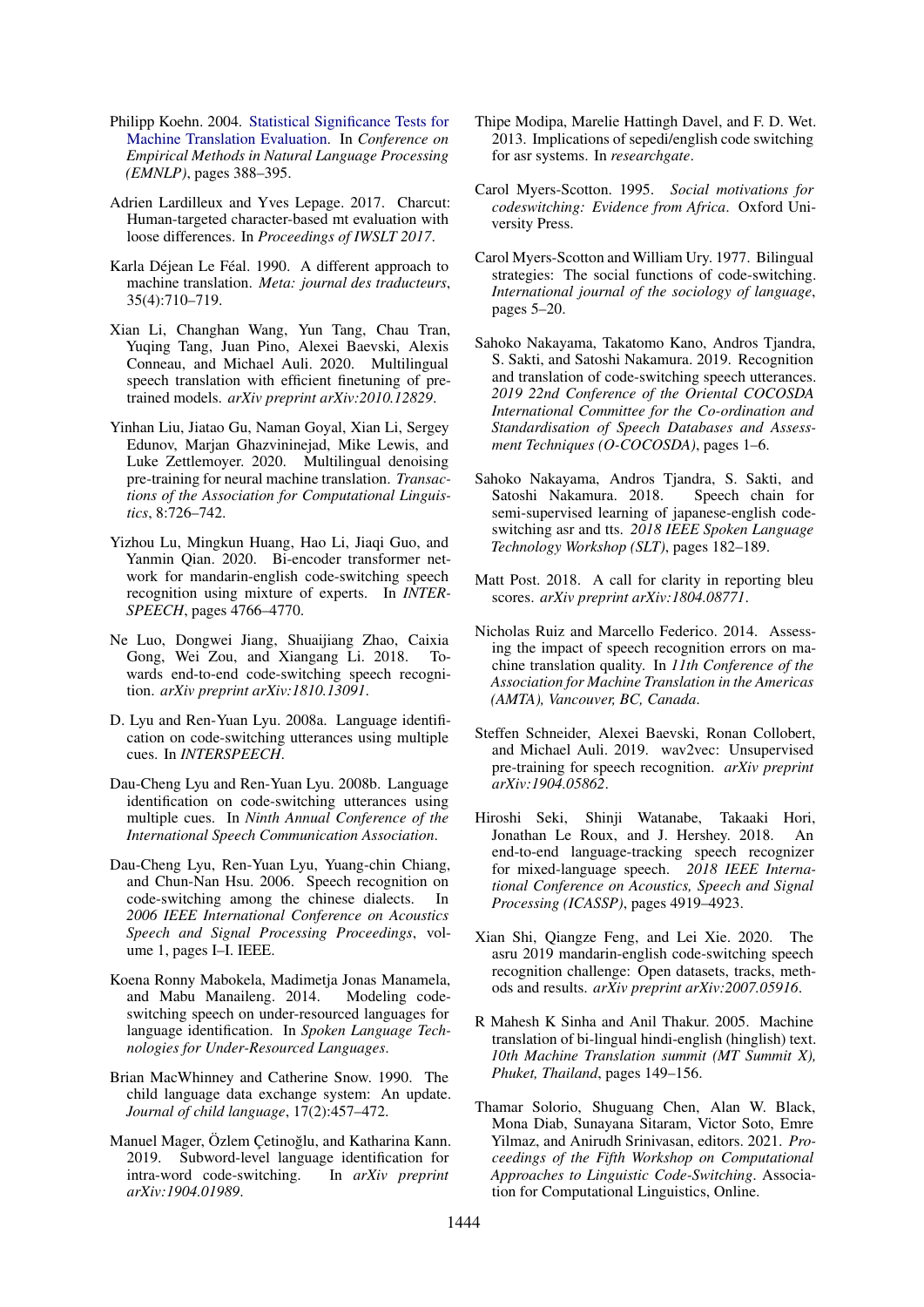- <span id="page-10-9"></span>Kai Song, Yue Zhang, Heng Yu, Weihua Luo, Kun Wang, and M. Zhang. 2019. Code-switching for enhancing nmt with pre-specified translation. In *NAACL*.
- <span id="page-10-15"></span>Matthias Sperber and Matthias Paulik. 2020. Speech Translation and the End-to-End Promise: Taking Stock of Where We Are. In *Association for Computational Linguistic (ACL)*, Seattle, USA.
- <span id="page-10-16"></span>Matthias Sperber, Hendra Setiawan, Christian Gollan, Udhyakumar Nallasamy, and Matthias Paulik. 2020. Consistent Transcription and Translation of Speech. *Transactions of the Association for Computational Linguistics (TACL)*.
- <span id="page-10-7"></span>Yuqing Tang, Chau Tran, Xian Li, Peng-Jen Chen, Naman Goyal, Vishrav Chaudhary, Jiatao Gu, and Angela Fan. 2020. Multilingual translation with extensible multilingual pretraining and finetuning. *arXiv preprint arXiv:2008.00401*.
- <span id="page-10-17"></span>Andros Tjandra, Diptanu Gon Choudhury, Frank Zhang, Kritika Singh, Alexei Baevski, Assaf Sela, Yatharth Saraf, and Michael Auli. 2021. Improved language identification through crosslingual self-supervised learning. *arXiv preprint arXiv:2107.04082*.
- <span id="page-10-0"></span>Ngoc Thang Vu, Dau-Cheng Lyu, Jochen Weiner, Dominic Telaar, Tim Schlippe, Fabian Blaicher, Eng-Siong Chng, Tanja Schultz, and Haizhou Li. 2012. A first speech recognition system for mandarinenglish code-switch conversational speech. In *2012 IEEE International Conference on Acoustics, Speech and Signal Processing (ICASSP)*, pages 4889–4892. IEEE.
- <span id="page-10-13"></span>Changhan Wang, Juan Pino, Anne Wu, and Jiatao Gu. 2020a. Covost: A diverse multilingual speech-to-text translation corpus. *arXiv preprint arXiv:2002.01320*.
- <span id="page-10-14"></span>Changhan Wang, Anne Wu, and Juan Pino. 2020b. Covost 2 and massively multilingual speech-to-text translation. *arXiv preprint arXiv:2007.10310*.
- <span id="page-10-11"></span>Shinji Watanabe, Takaaki Hori, and John R Hershey. 2017. Language independent end-to-end architecture for joint language identification and speech recognition. In *2017 IEEE Automatic Speech Recognition and Understanding Workshop (ASRU)*, pages 265–271. IEEE.
- <span id="page-10-6"></span>Orion Weller, Matthias Sperber, Christian Gollan, and Joris Kluivers. 2021. Streaming models for joint speech recognition and translation. *arXiv preprint arXiv:2101.09149*.
- <span id="page-10-2"></span>Genta Indra Winata, Samuel Cahyawijaya, Zihan Liu, Zhaojiang Lin, Andrea Madotto, and Pascale Fung. 2021. Are multilingual models effective in codeswitching? *ArXiv*, abs/2103.13309.
- <span id="page-10-5"></span>Jitao Xu and François Yvon. 2021. Can you traducir this? machine translation for code-switched input. *arXiv preprint arXiv:2105.04846*.
- <span id="page-10-8"></span>Linting Xue, Noah Constant, Adam Roberts, Mihir Kale, Rami Al-Rfou, Aditya Siddhant, Aditya Barua, and Colin Raffel. 2020. mt5: A massively multilingual pre-trained text-to-text transformer. *arXiv preprint arXiv:2010.11934*.
- <span id="page-10-4"></span>Zhen Yang, Bojie Hu, Ambyera Han, Shen Huang, and Qi Ju. 2020. Csp: Code-switching pre-training for neural machine translation. In *Proceedings of the 2020 Conference on Empirical Methods in Natural Language Processing (EMNLP)*, pages 2624–2636.
- <span id="page-10-12"></span>Emre Yılmaz, Astik Biswas, Ewald van der Westhuizen, Febe de Wet, and Thomas Niesler. 2018. Building a unified code-switching asr system for south african languages. *arXiv preprint arXiv:1807.10949*.
- <span id="page-10-1"></span>Xianghu Yue, Grandee Lee, Emre Yılmaz, Fang Deng, and Haizhou Li. 2019. End-to-end code-switching asr for low-resourced language pairs. In *2019 IEEE Automatic Speech Recognition and Understanding Workshop (ASRU)*, pages 972–979. IEEE.
- <span id="page-10-10"></span>Zhiping Zeng, Yerbolat Khassanov, Van Tung Pham, Haihua Xu, Eng Siong Chng, and Haizhou Li. 2018. On the end-to-end solution to mandarinenglish code-switching speech recognition. *arXiv preprint arXiv:1811.00241*.
- <span id="page-10-3"></span>Shuai Zhang, Jiangyan Yi, Zhengkun Tian, Jianhua Tao, and Ye Bai. 2021. Rnn-transducer with language bias for end-to-end mandarin-english codeswitching speech recognition. In *2021 12th International Symposium on Chinese Spoken Language Processing (ISCSLP)*, pages 1–5. IEEE.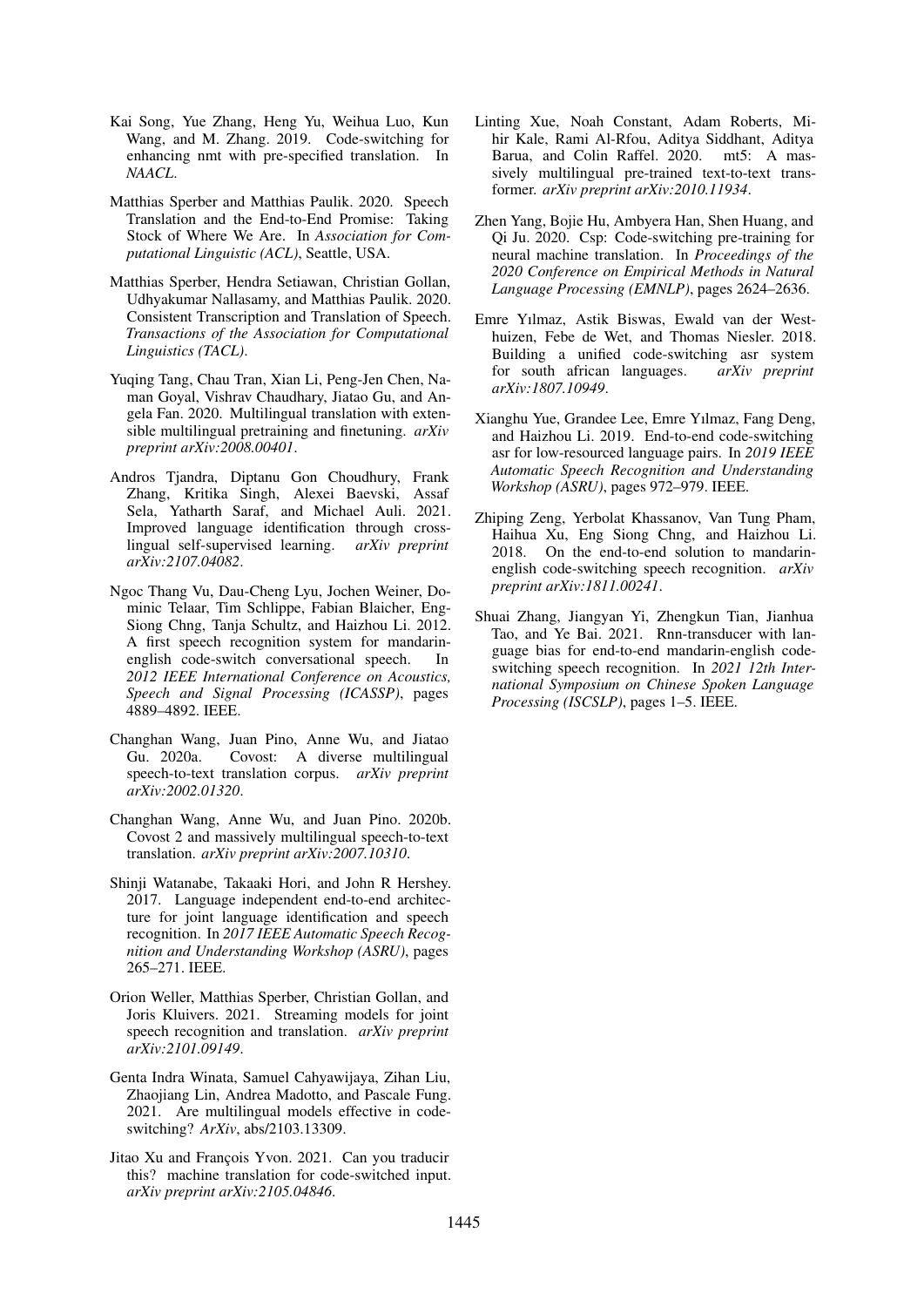<span id="page-11-5"></span>

|                            |              | CS.                              | Mono.        |                                  |  |  |
|----------------------------|--------------|----------------------------------|--------------|----------------------------------|--|--|
| Models                     |              | $\downarrow$ WER $\uparrow$ BLEU |              | $\downarrow$ WER $\uparrow$ BLEU |  |  |
| Random Init<br>Pre-trained | 69.6<br>33.8 | 11.0<br>23.3                     | 59.6<br>23.2 | 13.2<br>26.2                     |  |  |

Table 6: Comparison of the E2E bidirectional shared model with pre-training vs random initialization on the Fisher code-switched test sets.

# <span id="page-11-1"></span>A Training and Evaluation Details

We follow Gállego et al.  $(2021)$ ; [Li et al.](#page-9-6)  $(2020)$ and use a triangular learning rate, adapting the step count to depend on the batch size (as not all models could fit the same batch size) with (64 / batch size) \* 500 warm up steps, (64 / batch size) \* 500 hold steps, (64 / batch size) \* 3000 decay steps, a beta of 0.9, and a beta2 of 0.98. The learning rate was selected from running a search over {0.01, 0.005, 0.001, 0.0005, 0.0001, 0.0005}. We found that 0.0005 was best for all models, so we examined learning rates again between 0.0001 to 0.001 (by 0.0001) and found that they all performed similarly, thus we use 0.0005 in our experiments. For efficiency in batch size while training, we removed all instances whose audio length was longer than 20 seconds. We freeze the attention layers for the first  $500 * (64 / \text{batch size})$  steps, which is approximately the first epoch of training.

We initially trained the models on only CoVoST and MuST-C and found there was a large domain shift between these datasets and the comparatively noisier Fisher and Miami datasets. As domain shift was not the focus of this paper, we further trained the models on the Fisher and Miami monolingual training sets to reduce the effect of domain shift.

As a sanity check of the effectiveness of our training, we also include scores in Table [9](#page-12-0) for the test sets of CoVoST and MuST-C. We note that our scores are close to the SoTA scores of [Li](#page-9-6) [et al.](#page-9-6) [\(2020\)](#page-9-6) on CoVoST (and they use the large Wav2Vec2 model while we use the base version) and our MuST-C scores are higher than that of Gállego et al.  $(2021)$ .

We evaluate using word error rate, character error rate, charcut, and BLEU. As the models learn different punctuation techniques from a variety of sources, including MuST-C, CoVoST, Miami, and Fisher, we remove all punctuation from the output before evaluating on the CS/Mono test sets, in order to only measure scores on the content. For BLEU, we use SacreBLEU with parameters

<span id="page-11-4"></span>

Figure 5: Charcut performance of the E2E BIDIRECT SHARED model on sentences with various levels of CS proportions. Note that there is no clear correlation, as described in Section [5.2.](#page-7-1) Black lines indicate error bars of 2 standard deviations while the bar represents the average.

case.lc+numrefs.1+smooth.4.0+tok.13a.

# <span id="page-11-3"></span>B More LID Comparisons

We show results for all models that use LID on both datasets in Table [7.](#page-12-1) Note the conclusions remain the same as Table [3.](#page-6-0)

### C Random Initialization Results

We also perform an ablation of these pre-trained scores (Table [6\)](#page-11-5) for the E2E BIDIRECT SHARED model, as it is the best performing model overall. We tried many different setups for training it from from scratch rather than loading the pre-trained weights. We found that it was very difficult for this model to converge, and when it did, the results were sub-par.

# <span id="page-11-0"></span>D Training Results

We include the scores of evaluating our models on the test sets of the ST training data (MuST-C and CoVoST) in Table [9.](#page-12-0) We also include the results of fine-tuning performance on the CS dev set in Table [8,](#page-12-2) which roughly mirrors the main results.

# <span id="page-11-2"></span>E Expanded Results

For brevity, we do not include the CER and Charcut metrics in the main text. In this section we included tables with all metrics for all results (Table [10](#page-13-0) for Miami and Table [11](#page-13-1) for Fisher). We note however, that the WER and BLEU scores align with the CER and Charcut scores, and thus our conclusions remain the same.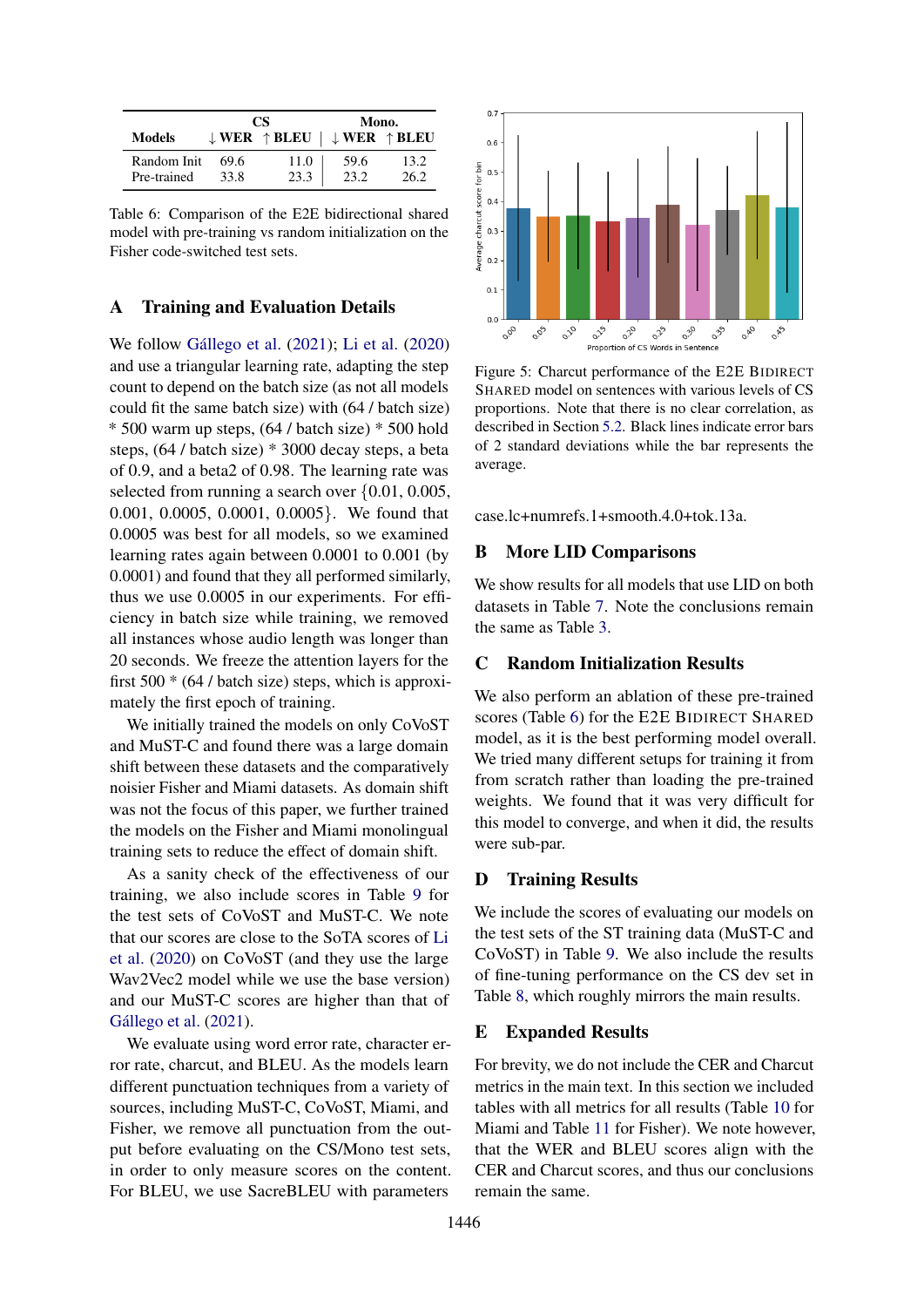<span id="page-12-1"></span>

|        |                             | <b>No Fine-Tuning</b> |                 |             |                 |                  | <b>Fine-Tuned</b> |                  |                 |  |
|--------|-----------------------------|-----------------------|-----------------|-------------|-----------------|------------------|-------------------|------------------|-----------------|--|
|        |                             |                       | <b>CS</b>       |             | Mono.           |                  | <b>CS</b>         | Mono.            |                 |  |
|        | Model                       | $\perp$ WER           | $\uparrow$ BLEU | $\perp$ WER | $\uparrow$ BLEU | $\downarrow$ WER | <b>BLEU</b>       | $\downarrow$ WER | $\uparrow$ BLEU |  |
|        | <b>CASCADE UNIDIRECT</b>    | 37.1                  | 22.5            | 26.6        | 24.7            | 33.5             | 24.6              | 24.8             | 25.5            |  |
|        |                             | (36.3)                | (22.1)          | (23.5)      | (25.6)          | (33.1)           | (24.6)            | (23.8)           | (25.7)          |  |
|        | <b>E2E UNIDIRECT</b>        | 36.6                  | 22.3            | 26.7        | 25.0            | 33.4             | 24.4              | 25.3             | 25.5            |  |
|        |                             | (35.7)                | (22.2)          | (23.2)      | (26.0)          | (33.2)           | (24.5)            | (23.9)           | (25.9)          |  |
| Fisher | CASCADE UNI SHARED ENC      | 36.0                  | 21.6            | 25.6        | 24.3            | 31.2             | 25.4              | 25.6             | 24.8            |  |
|        |                             | (36.0)                | (22.2)          | (25.6)      | (24.8)          | (31.3)           | (25.6)            | (25.3)           | (24.9)          |  |
|        | <b>E2E BIDIRECT BY LANG</b> | 37.0                  | 23.4            | 27.2        | 25.0            | 36.7             | 22.8              | 27.3             | 25.0            |  |
|        |                             | (36.1)                | (23.3)          | (25.3)      | (25.5)          | (35.9)           | (23.0)            | (25.3)           | (25.4)          |  |
|        | CASCADE UNIDIRECT           | 65.2                  | 8.8             | 52.3        | 16.8            | 64.8             | 10.8              | 51.5             | 16.8            |  |
|        |                             | (61.4)                | (8.3)           | (50.0)      | (17.3)          | (64.4)           | (10.8)            | (50.9)           | (16.9)          |  |
|        | <b>E2E UNIDIRECT</b>        | 65.6                  | 10.1            | 53.0        | 17.2            | 65.1             | 11.7              | 51.4             | 17.6            |  |
|        |                             | (63.1)                | (9.4)           | (51.2)      | (17.7)          | (65.6)           | (11.7)            | (50.7)           | (17.7)          |  |
| Miami  | CASCADE UNI SHARED ENC      | 60.2                  | 9.7             | 53.8        | 15.7            | 55.0             | 14.7              | 55.6             | 15.3            |  |
|        |                             | (60.2)                | (8.8)           | (53.8)      | (16.0)          | (56.0)           | (14.4)            | (55.5)           | (15.3)          |  |
|        | <b>E2E BIDIRECT BY LANG</b> | 69.5                  | 12.4            | 55.2        | 16.5            | 69.3             | 11.5              | 54.5             | 16.6            |  |
|        |                             | (69.7)                | (10.7)          | (53.4)      | (16.7)          | (69.7)           | (10.4)            | (53.2)           | (16.6)          |  |

<span id="page-12-2"></span>Table 7: Scores on the code-switched test sets for the models using LID, with results from zero CS training on the left and results after fine-tuning on the right.

|                             | <b>Fisher CS Dev Set</b> |      |      |                                                                    |  |  |  |
|-----------------------------|--------------------------|------|------|--------------------------------------------------------------------|--|--|--|
| <b>Models</b>               |                          |      |      | $\downarrow$ WER $\downarrow$ CER $\downarrow$ CCT $\uparrow$ BLEU |  |  |  |
| <b>CASCADE UNIDIRECT</b>    | 34.2                     | 19.3 | 38.4 | 26.4                                                               |  |  |  |
| <b>E2E UNIDIRECT</b>        | 33.0                     | 18.9 | 37.3 | 27.8                                                               |  |  |  |
| CASCADE UNI SHARED ENC      | 32.3                     | 17.9 | 38.4 | 24.9                                                               |  |  |  |
| <b>E2E BIDIRECT BY LANG</b> | 36.3                     | 23.0 | 39.3 | 26.3                                                               |  |  |  |
| <b>E2E BIDIRECT BY TASK</b> | 31.1                     | 17.0 | 35.1 | 29.0                                                               |  |  |  |
| <b>CASCADE BIDIRECT</b>     | 35.1                     | 19.2 | 39.7 | 23.8                                                               |  |  |  |
| <b>E2E BIDIRECT SHARED</b>  | 317                      | 17.5 | 35.2 | 28.3                                                               |  |  |  |

Table 8: Scores on the Fisher CS Dev set. CCT stands for Charcut. Note that this mirrors the main results in Table [4.](#page-6-1)

<span id="page-12-0"></span>

|                             |        |             | <b>MuST-C Test Set</b> |             | <b>CoVoST Test Set</b> |            |                  |             |
|-----------------------------|--------|-------------|------------------------|-------------|------------------------|------------|------------------|-------------|
| <b>Models</b>               | J. WER | $\perp$ CER | $\downarrow$ CCT       | <b>BLEU</b> | $\perp$ WER            | <b>CER</b> | $\downarrow$ CCT | <b>BLEU</b> |
| CASCADE UNIDIRECT           | 11.2   | 7.6         | 36.3                   | 29.4        | 17.2                   | 5.8        | 35.6             | 26.9        |
| <b>E2E UNIDIRECT</b>        | 13.0   | 8.9         | 37.3                   | 27.8        | 18.6                   | 6.4        | 36.0             | 26.2        |
| CASCADE UNI SHARED ENC      | 12.0   | 8.1         | 37.7                   | 26.9        | 22.9                   | 7.3        | 36.2             | 26.0        |
| <b>E2E BIDIRECT BY LANG</b> | 11.6   | 7.8         | 36.6                   | 28.6        | 19.7                   | 7.7        | 37.1             | 25.4        |
| <b>E2E BIDIRECT BY TASK</b> | 11.4   | 7.6         | 36.6                   | 28.4        | 17.9                   | 6.0        | 35.3             | 26.8        |
| <b>CASCADE BIDIRECT</b>     | 13.6   | 9.5         | 39.7                   | 24.5        | 22.9                   | 7.3        | 38.8             | 22.8        |
| <b>E2E BIDIRECT SHARED</b>  | 11.6   | 7.7         | 36.6                   | 28.5        | 18.1                   | 6.2        | 35.0             | 27.4        |

Table 9: Scores on the MustC and CovoST datasets. CCT stands for Charcut.